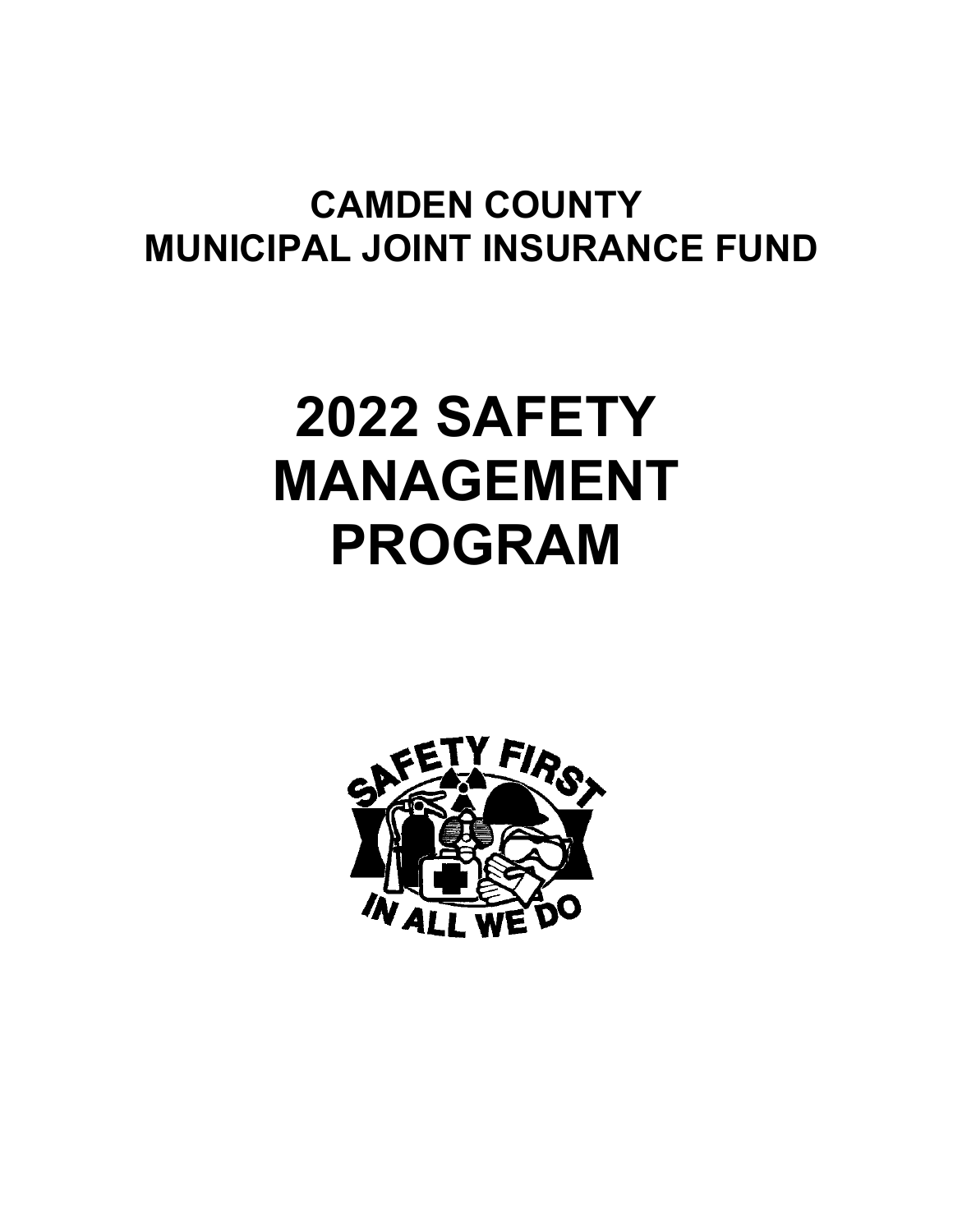# **CAMDEN COUNTY MUNICIPAL JOINT INSURANCE FUND 2022 SAFETY MANAGEMENT PROGRAM**

# **TABLE OF CONTENTS**

| 2022 SAFETY MANAGEMENT PROGRAM SIZE CATEGORIES5 |  |
|-------------------------------------------------|--|
|                                                 |  |
|                                                 |  |
|                                                 |  |
|                                                 |  |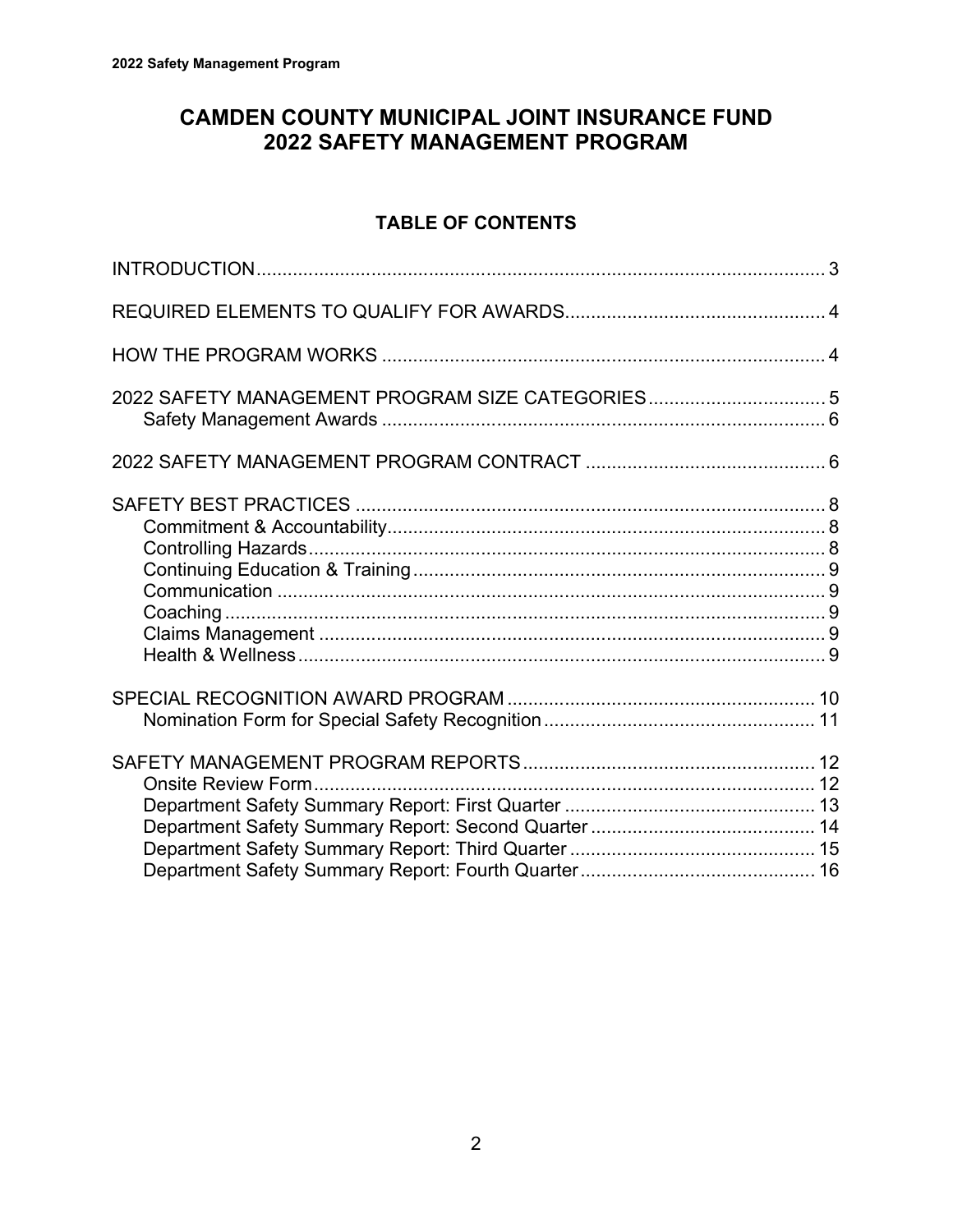# **INTRODUCTION**

The 2022 Safety Management Program provides members of the Camden County Municipal Joint Insurance Fund with a blueprint for success with their safety programs. Best practices and suggestions are provided as we continue to promote a "Zero Harm" workplace we recognize that health and wellness efforts play a major role in safe work practices, employee morale, and claim management.

To change behaviors and to promote safety, wellness, and a "Zero Harm" work environment, we need to have both a "Top Down" and "Grassroots" led program. We remind all members that the key to an effective safety program starts with the Safety Committee. Our program incorporates several elements that are key to a safety program. Management Commitment, Controlling Hazards, Continuing Education, Communication, Coaching, and Claims Management.

Our goal is to help every member succeed in their safety program and qualify for Safety Management Awards. We encourage members to make full use of all the services provided by the MEL and JIF, including instructor-led and online training through the MEL Safety Institute, Safety Bulletins, Tool Box topics, Regional Training topics, and Law Enforcement resources, to name a few. Please reach out to your Safety Consultants if you have any questions.

Due to the ongoing restrictions required because of the COVID – 19 Pandemic and its variants, some of the plan elements are changing. Please be sure to read the plan to ensure that you are participating at the highest level.

| Keith Hummel                                                | John Saville                       |
|-------------------------------------------------------------|------------------------------------|
| <b>Associate Public Sector Director</b>                     | <b>Sr. Loss Control Consultant</b> |
| khummel@jamontqomery.com                                    | jsaville@jamontgomery.com          |
| Office: 856-552-6862                                        | Office: 732-660-5009               |
| Cell: 856-470-0699                                          | Cell: 609-330-4092                 |
| <b>Robert Garish</b>                                        | Chief Harry Earle (Ret.)           |
| <b>Sr. Loss Control Consultant</b>                          | <b>Law Enforcement Consultant</b>  |
| rgarish@jamontgomery.com<br>hearle@jamontgomery.com         |                                    |
| Office: 856-552-4650                                        | Office: 856-446-9277               |
| Cell: 609-947-9719                                          | Cell: 609-820-9047                 |
| Liam Callahan                                               | Melissa Meccariello                |
| <b>Loss Control Consultant</b><br>Administrative Assistant  |                                    |
| mmeccariello@jamontgomery.com<br>lcallahan@jamontgomery.com |                                    |
| Office: 856-552-4902                                        | Office: 856-479-2070               |
| Cell: 856-552-4903                                          | Cell: 609-756-7333                 |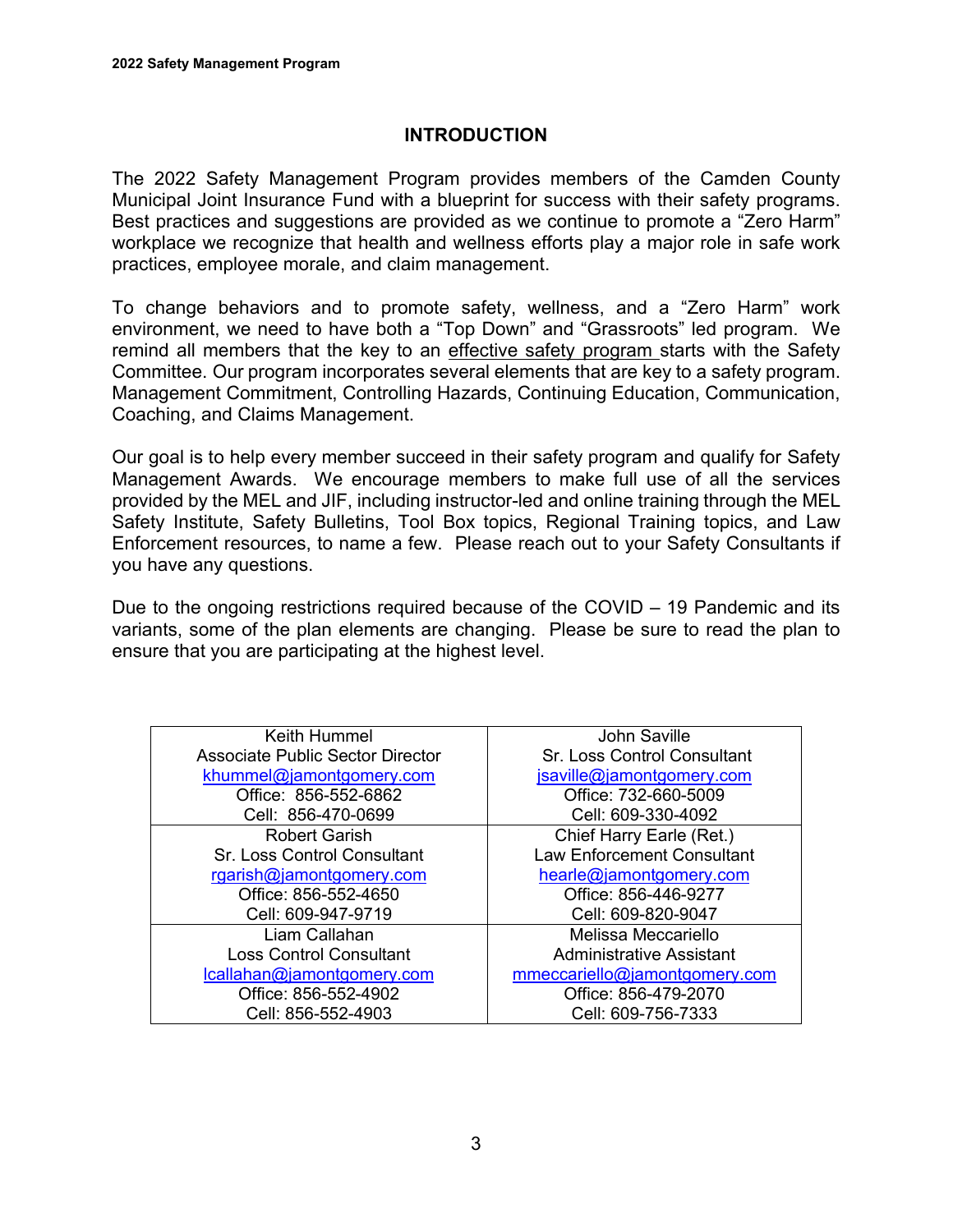# **REQUIRED ELEMENTS TO QUALIFY FOR AWARDS**

To qualify for Safety Management Awards, members must show significant participation and commitment in all the Best Practices listed on pages 8 and 9. The following elements are required to qualify for an award:

- **1. Submit your Safety Committee schedule by March 1, 2022**
- **2. Sign and return the 2022 Safety Contract by March 1, 2022**
- **3. Attend the Safety Kickoff Webinar TBD**
- **4. Send delegates to the Safety/Claims Coordinator Roundtable in 2022. Webinar Date and location TBD**
- **5. Send at least one delegate to all applicable Regional Trainings**
- **6. Complete the Department Quarterly Safety Summary report and submit them to J.A. Montgomery at the end of each quarter.**
- **7. Place "Safety" on the governing body agenda at least once a year.**
- **8. Appoint a Designated Employer Representative for CDL Drug and Alcohol testing and attend DER Training.**
- **9. Select a representative from each department to serve on the safety committee.**
- **10.Hold a minimum of quarterly Safety Committee Meetings during the year.**

# **HOW THE PROGRAM WORKS**

- **The Safety Program is continued over a 12 month time period, starting in January and ending in December.**
- JIF Safety Consultants are required to review program records. This may be accomplished through a minimum of one on-site visit or a combination of in-person and online contacts. Safety Coordinators are encouraged to maintain these program records in a centrally located file. The file should contain the members: Department Safety Summary Report, Safety Committee Minutes, Hazard Inspections, Training Records, Job Safety Observations, and any other documentation that would assist with an objective evaluation of the member's program efforts. Maintenance of this file will assist in making sure that the member receives full credit for their efforts.
- During onsite record checks, all elements of the program will be reviewed. Safety Consultants will work with members to secure a commitment of participation for any incomplete areas.
- Members will either qualify or not qualify (Pass or Fail) for a Safety Management Award. The program runs on a calendar year basis, and we will make every effort to review members at least once during the first and second halves of the year. At least one visit may be an impromptu visit without prior notice.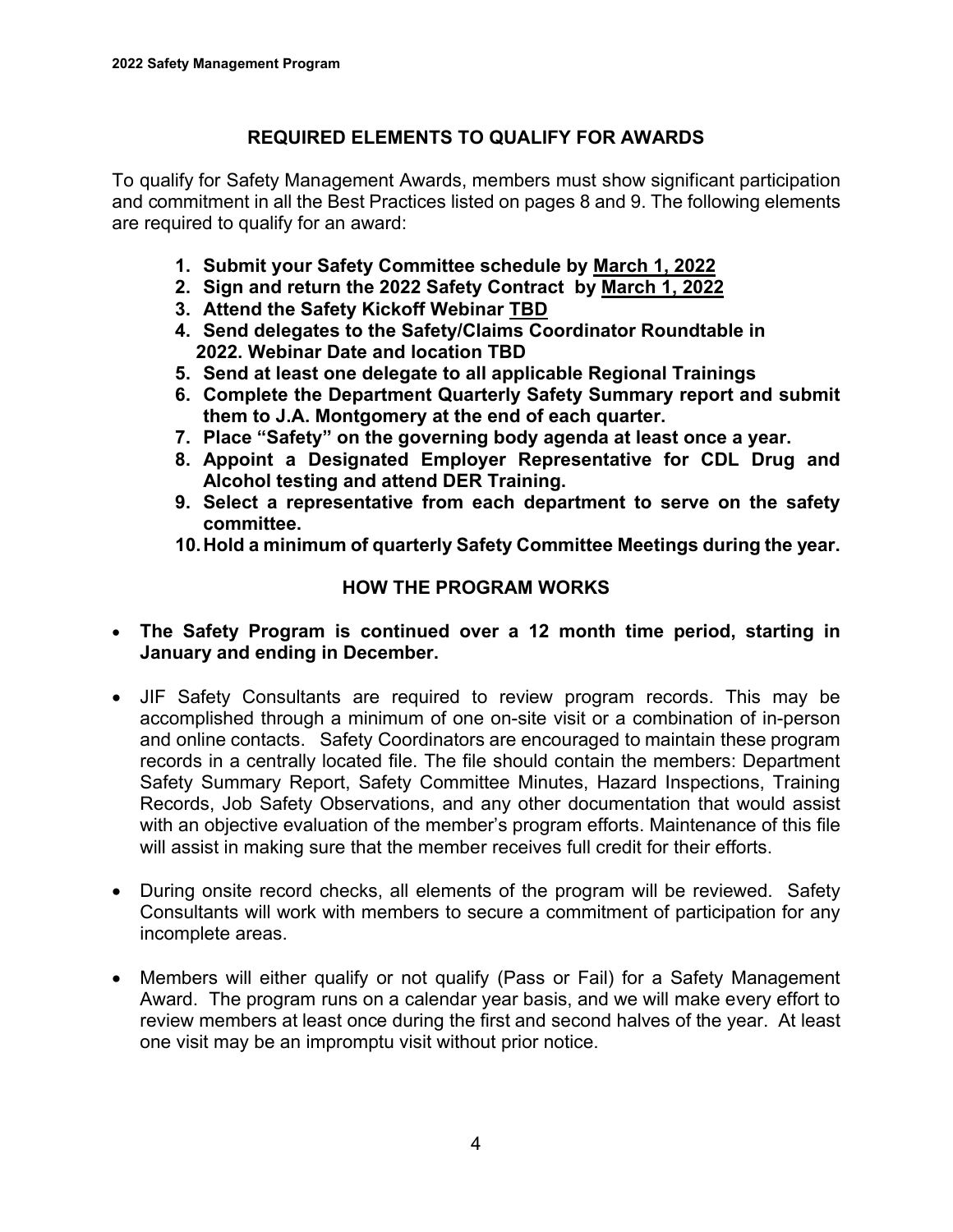$\overline{\phantom{a}}$ 

- The process for Special Safety Recognition Awards nominations changed slightly in 2021 and may be submitted by your RMC, Consultant, or Safety Coordinator based on Compliance with the SMP and Loss history.
- Wellness suggestions may be incorporated into the program.
- **Failure to complete any of the required elements of the Safety Management Program may result in disqualification of all or part of the incentive award.**

# **2022 SAFETY MANAGEMENT PROGRAM SIZE CATEGORIES**

|                                       | <b>Size Categories</b> | 2022 Safety Management Program                       |             |
|---------------------------------------|------------------------|------------------------------------------------------|-------------|
| <b>AUDUBON</b>                        | м                      | <b>HADDON HEIGHTS</b>                                | L           |
| <b>AUDUBON PARK</b>                   | S.                     | <b>HI-NELLA</b>                                      | S           |
| <b>BARRINGTON</b>                     | М                      | <b>LAUREL SPRINGS</b>                                | $\mathbf s$ |
| <b>BELLMAWR</b>                       | L                      | <b>LAWNSIDE</b>                                      | M           |
| <b>BERLIN BOROUGH</b>                 | M                      | <b>LINDENWOLD</b>                                    | М           |
| <b>BERLIN TOWNSHIP</b>                | M                      | <b>MAGNOLIA</b>                                      | М           |
| <b>BROOKLAWN</b>                      | M                      | <b>MEDFORD LAKES</b>                                 | М           |
| <b>CAMDEN CITY</b>                    | L                      | <b>MERCHANTVILLE</b>                                 | М           |
| <b>CAMDEN PARKING AUTHORITY</b>       | M                      | <b>MOUNT EPHRAIM</b>                                 | М           |
| <b>CHERRY HILL</b>                    | L                      | <b>OAKLYN</b>                                        | М           |
| <b>CHERRY HILL FIRE DEPARTMENT</b>    | L                      | <b>PENNSAUKEN</b>                                    | L           |
| <b>CHESILHURST</b>                    | S                      | <b>PINE HILL</b>                                     | M           |
| <b>CLEMENTON</b>                      | M                      | <b>RUNNEMEDE</b>                                     | М           |
| <b>COLLINGSWOOD</b>                   | L                      | <b>SOMERDALE</b>                                     | М           |
| <b>GIBBSBORO</b>                      | $\mathbf{s}$           | <b>TAVISTOCK</b>                                     | $\mathbf s$ |
| <b>GLOUCESTER CITY</b>                | L                      | <b>VOORHEES</b>                                      | L           |
| <b>GLOUCESTER TOWNSHIP</b>            | L                      | <b>WINSLOW</b>                                       | L           |
| <b>HADDON</b>                         | L                      | <b>WINSLOW FIRE DISTRICT #1</b>                      | S           |
| <b>HADDONFIELD</b>                    | L                      | <b>WOODLYNNE</b>                                     | S           |
| <b>Small</b><br>35 or fewer employees | <b>Medium</b>          | Large<br>36 - 50 employees<br>More than 50 employees |             |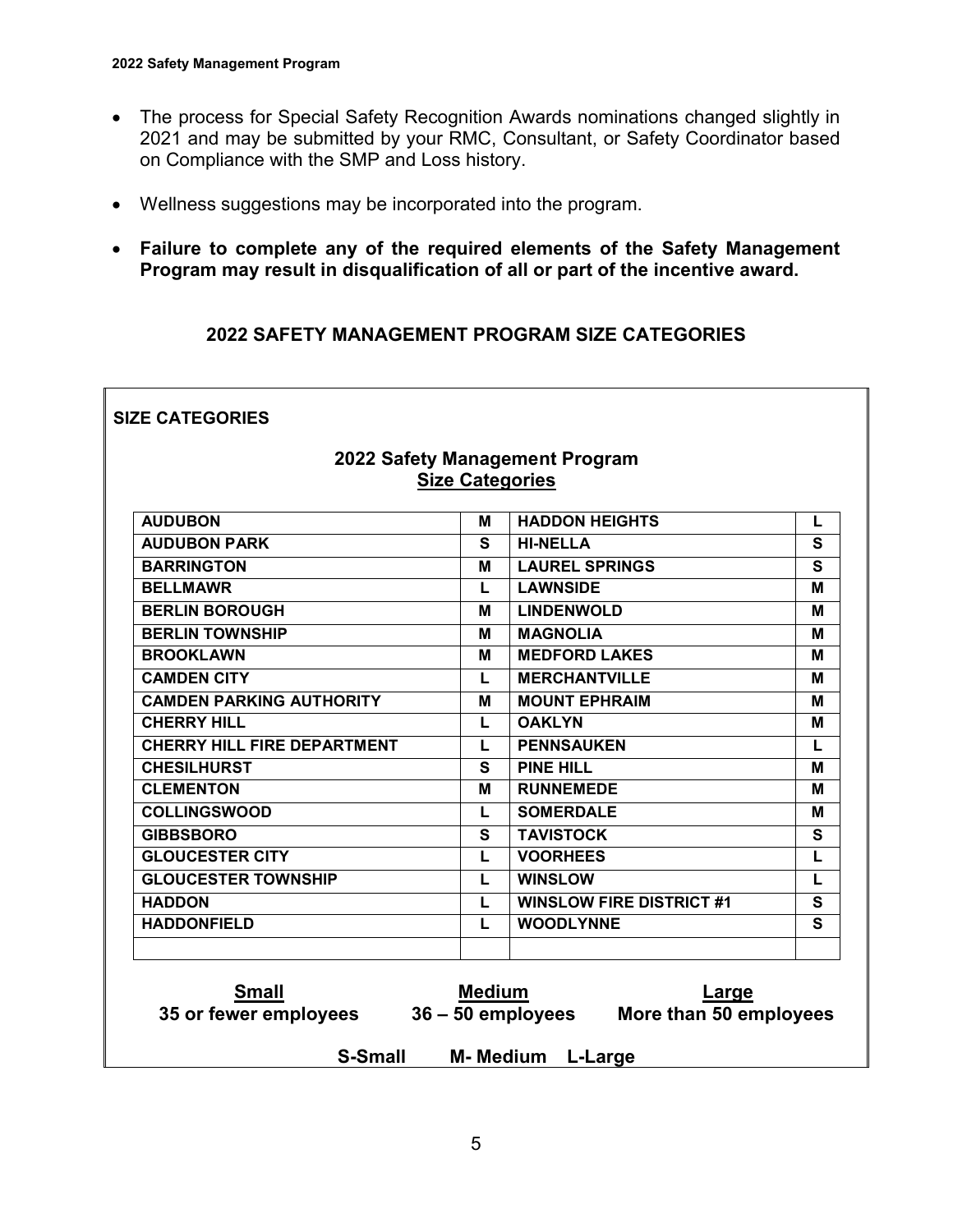| Level                   | <b>Small</b> | <b>Medium</b> | Large  |
|-------------------------|--------------|---------------|--------|
| <b>QUALIFIER</b>        | \$1000       | \$1500        | \$2000 |
| NON<br><b>QUALIFIER</b> |              |               |        |

#### **SAFETY MANAGEMENT AWARDS**

# **2022 SAFETY CONTRACT**

#### **To participate in the Safety Management Program, please sign and return the completed Safety Contract to the Safety Director by March 1, 2022.**

#### **CAMDEN COUNTY MUNICIPAL JOINT INSURANCE FUND**

We, the governing body of the same state of the state of the state of the state of the state of the state of the state of the state of the state of the state of the state of the state of the state of the state of the state important role an effective safety program plays in lowering employee injury rates, reducing lost time accidents, and cutting insurance costs, all of which contribute to greater employee safety and lower tax rates. Health and Safety must never be compromised. Providing quality services is our number one priority, and we do so, making every effort to ensure employee and public safety. We applaud the JIF's initiative in providing many of the safety resources needed to enhance our local safety efforts, and we hereby declare our support of the JIF's safety programs. We strive to achieve an accident-free environment through a health and safety culture built on:

- **TRUST:** We respect each other's opinions and decisions and will follow through on all health and safety concerns
- **CARE:** We approach each day with the determination to care for ourselves, co-workers, and the community we serve.
- **KNOWLEDGE:** We seek the education and skills to fulfill our responsibilities.
- **COMMUNICATION:** We communicate with each other in a clear, open, and honest manner.

#### *The public entity educates its employees with regard to appropriate conduct in the workplace and encourages employees to report workplace harassment or discrimination in all of its forms.*

We have established a Safety Committee that meets at least four times a year.

We "Put Safety on the Council Agenda" at least once a year.

We keep our regulatory training and written programs current.

We conduct periodic hazard inspection surveys and Job Site Observations.

We encourage supervisors to make a "daily safety contact" with employees.

We manage our claims by reporting all claims in a timely manner, offering transitional duty, and investigating incidents and near misses.

We actively promote and support health and wellness activities. **Accepted by:**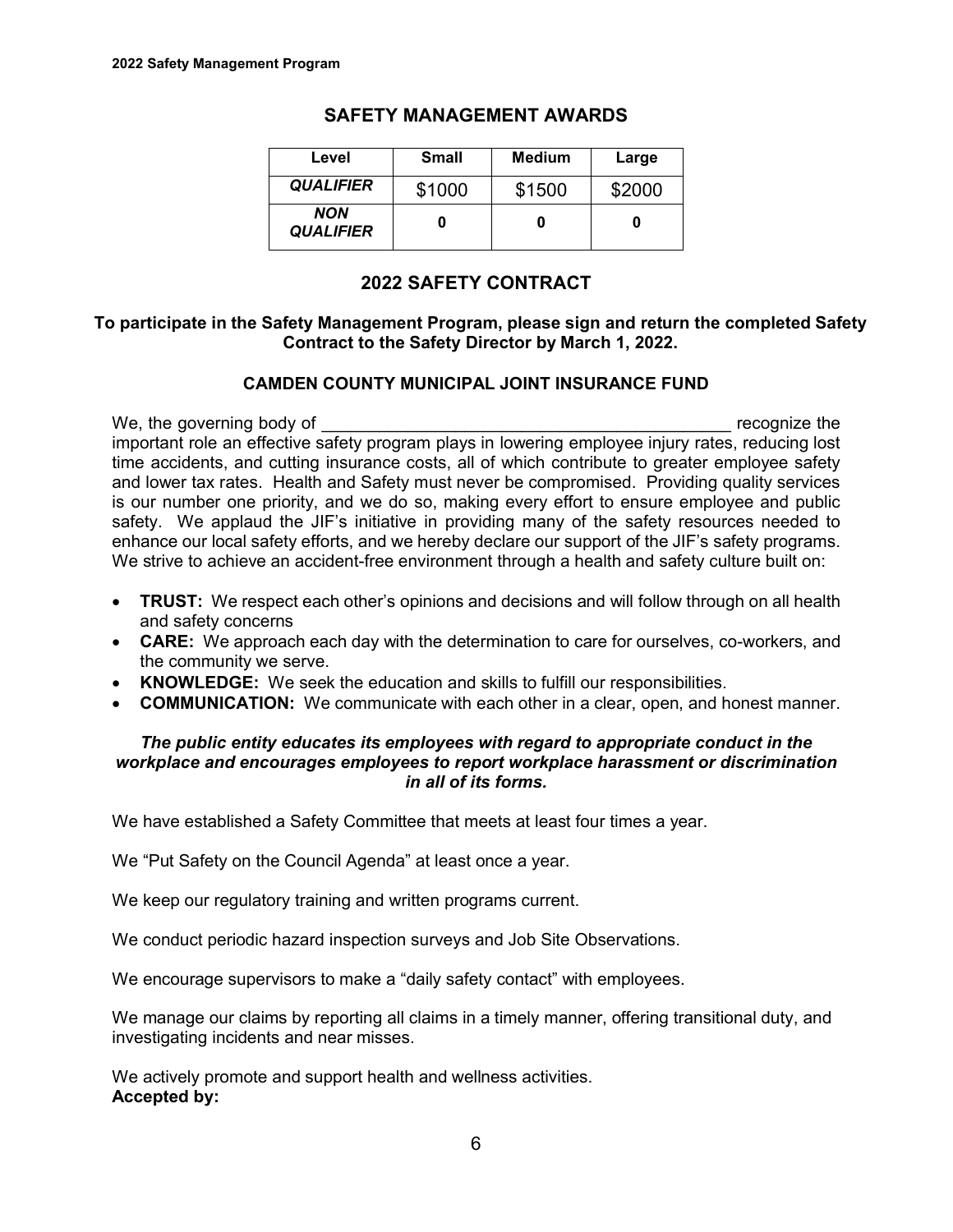**(Mayor)** Date

**\_\_\_\_\_\_\_\_\_\_\_\_\_\_\_\_\_\_\_\_\_\_\_\_\_\_\_\_\_\_\_\_\_\_\_ \_\_\_\_\_\_\_\_\_\_\_\_\_\_\_\_\_\_**

**(Administrator/Clerk/Manager) Date**

**\_\_\_\_\_\_\_\_\_\_\_\_\_\_\_\_\_\_\_\_\_\_\_\_\_\_\_\_\_\_\_\_\_\_\_ \_\_\_\_\_\_\_\_\_\_\_\_\_\_\_\_\_\_**

**Municipality: \_\_\_\_\_\_\_\_\_\_\_\_\_\_\_\_\_\_\_\_\_\_\_\_\_\_\_\_\_\_\_\_\_\_\_\_**

# **The following departments participate in the Safety Management Program:**

| <b>Department</b>                               | <b>Department Head</b><br><b>Signature</b> | <b>Date</b> |
|-------------------------------------------------|--------------------------------------------|-------------|
| <b>Public Works</b>                             |                                            |             |
| <b>Building &amp; Facilities</b><br>Maintenance |                                            |             |
| Police                                          |                                            |             |
| Fire                                            |                                            |             |
| <b>EMS</b>                                      |                                            |             |
| <b>Volunteer-Fire-EMS</b>                       |                                            |             |
| Utility / Water &<br>Sewer                      |                                            |             |
| Parks & Recreation                              |                                            |             |
| Administrative                                  |                                            |             |
| <b>OEM</b>                                      |                                            |             |
| <b>Safety Coordinator</b>                       |                                            |             |

# **2022 Safety Committee Meetings Dates:**

| Date:     | Date:     | Date:     | Date:     |
|-----------|-----------|-----------|-----------|
| Location: | Location: | Location: | Location: |
| Time:     | Time:     | Time:     | Time:     |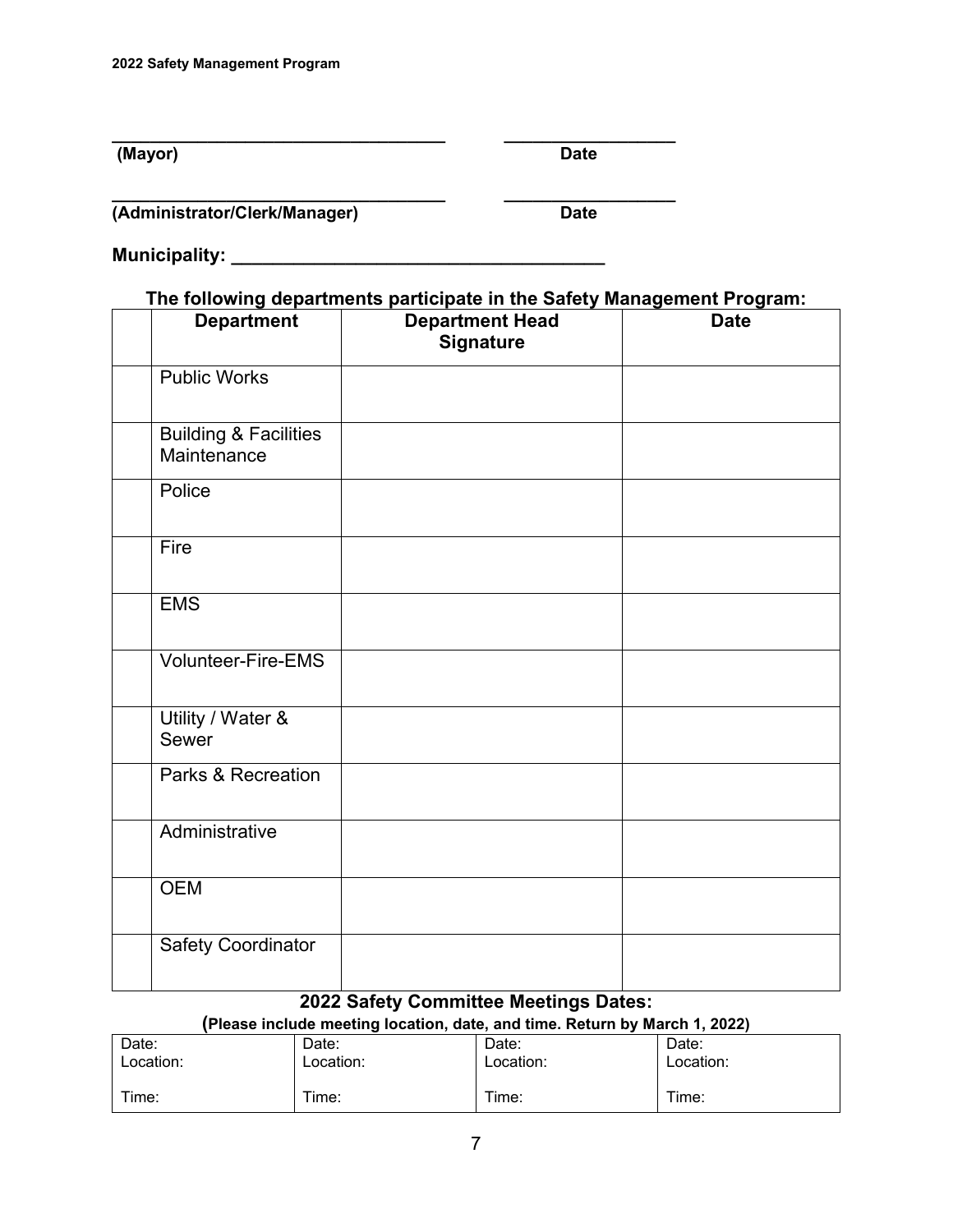**J. A. Montgomery Consultants Attn: Melissa Meccariello 2 Cooper Street, P. O. Box 99106, Camden, NJ 08101** 

**E-mail: mmeccariello@jamontgomery.com**

# **SAFETY BEST PRACTICES**

#### **1. COMMITMENT AND ACCOUNTABILITY**

- **Sign and submit the 2022 safety contract by March 1, 2022**
- **Submit your Safety Committee schedule by March 1, 2022**
- □ Send a delegate to the Safety/Claims Coordinator Roundtable in 2022. Date and Location TBD.
- □ Send delegate to the Safety Kickoff Webinar on TBD
- $\Box$  Set the tone Management support to promote safety & wellness
- $\Box$  Place "Safety" on the governing body agenda at least once a year.
- □ Use the Safety Management Program award and optional safety budgets
- □ Be knowledgeable about claims frequency, Loss Time Accident Frequency (LTAF), and address safety issues promptly.
- $\Box$  Appoint a Designated Employee Representative and register with the CDL Clearing House
- **Complete and return the quarterly Departmental summary reports**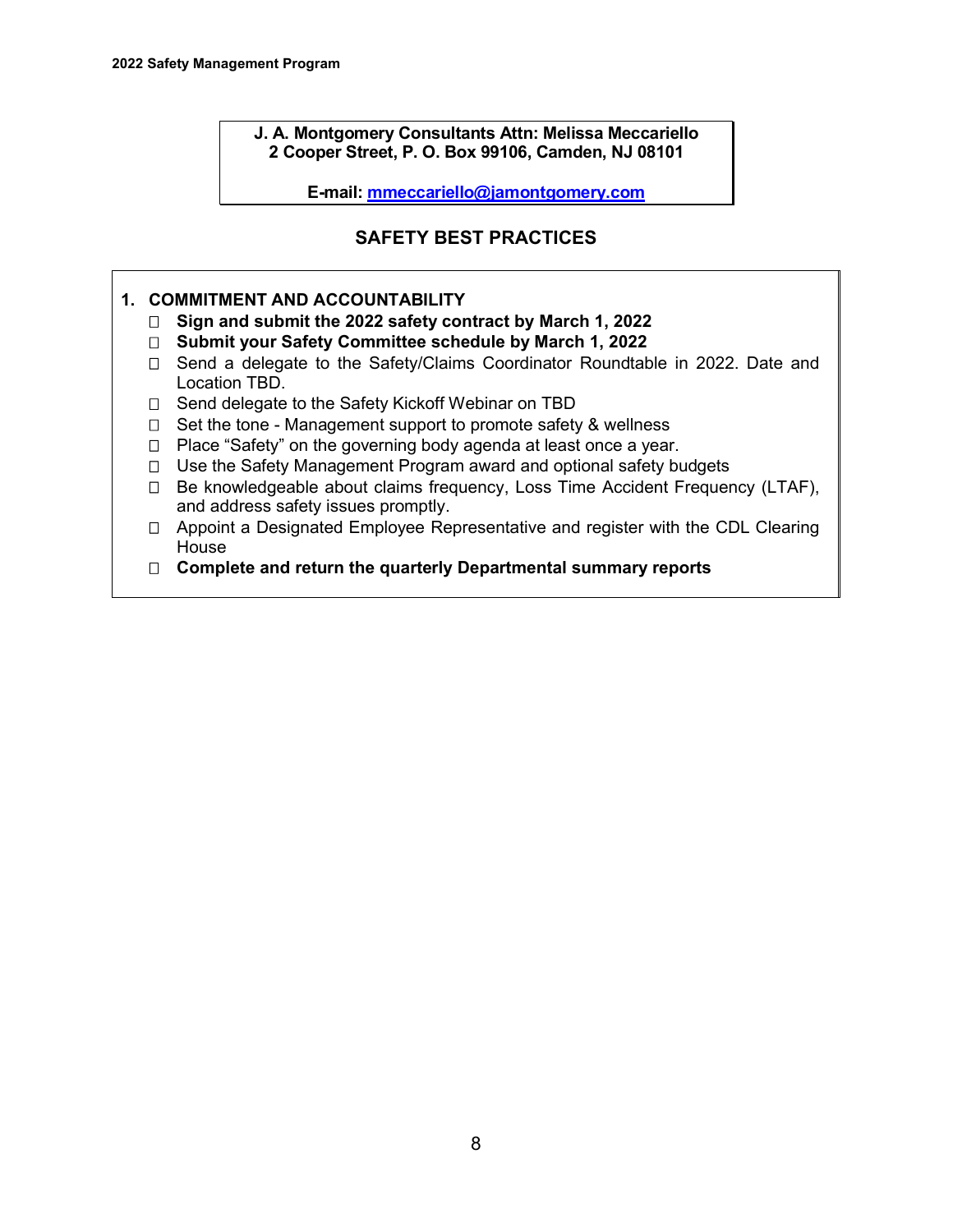#### **2. CONTROLLING HAZARDS**

- $\Box$  Inspect all municipal facilities, playgrounds, walkways, and public areas for safety concerns and take corrective action in a timely manner. Maintain written records.
- □ Focus on good housekeeping
- □ Maintain 'Roadway, Sign, and Walkway" Program (RSW) that includes inspections, record keeping, and prompt correction of hazards. A log of inspection items, complaints, and corrective actions maintained, and referrals made to proper authorities.
- **Conduct Job Safety Observations** to identify at-risk behaviors and conditions by observing employees at work and giving immediate feedback
- □ Complete all outstanding Suggestions for Improvement in a timely manner. No "Important" SFIs that are more than two years old and no outstanding "Urgent" SFIs that have not been addressed.
- □ Maintain a written fleet safety program. Conduct annual MVR checks for drivers and abide by DOT and CDL requirements.
- $\Box$  Maintain and update written regulatory programs, including:
	- Hazard Communication / RTK / Central File
	- Bloodborne Pathogen Exposure Control Plan
	- Lock Out / Tag Out
	- PPE Hazard Assessments
	- Emergency Action / Fire Protection
	- Indoor Air Quality
	- Hearing Conservation Program
	- Confined Space Entry
	- Respiratory Protection Plan
	- OSHA Logs (300/ 300A)

#### **3. CONTINUING EDUCATION AND TRAINING**

- □ Assign MSI Training Administrator.
- $\Box$  Pre-Register for training when possible
- $\Box$  Make sure safety training is up to date.
- $\Box$  New hires should receive safety orientation within their first month of work.
- □ Participate in Regional Safety Training workshops.
- $\Box$  Use the safety and wellness videos from the MEL Video Library
- $\Box$  Have members of your Fire, Police & EMS Departments enroll in and complete "*S:ERVE Distraction Driving and Police/Fire and EMS modules* online training program.

#### **Optional Classes │MSI NOW:**

- NJ State 4-Hour Defensive Driving Course │*Eligible for personal insurance premium discounts*
- □ Implicit Bias
- $\Box$  Preparing for First Amendment Audits

#### **4. COMMUNICATIONS**

- □ Promote the **Zero Harm** Concept. Start **every job/workday** with a pre-shift briefing.
- □ Use Tool Box meetings and Safety Videos.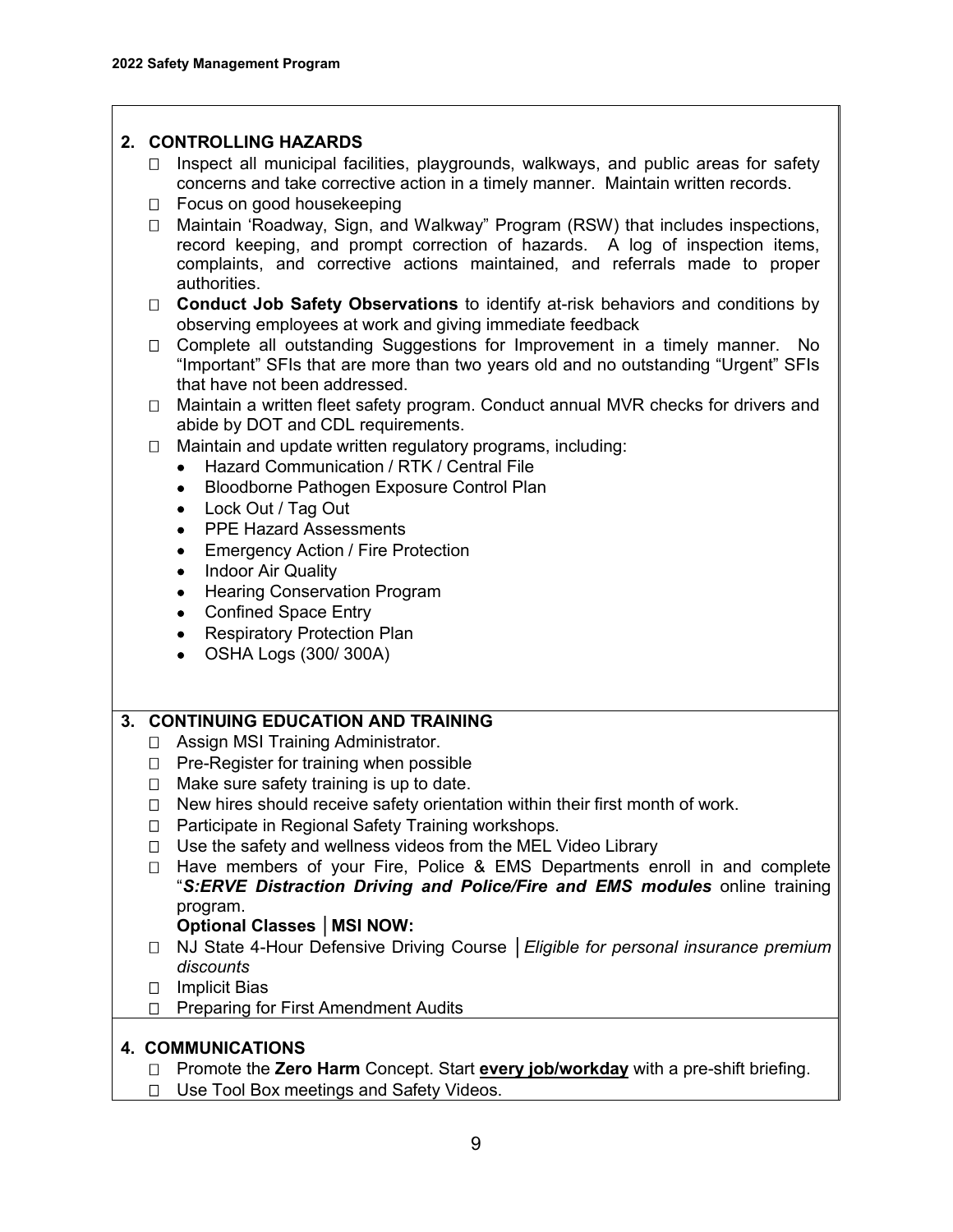- Hold regular Safety Committee meetings (at least 4-6 times per year) and encourage full participation by all members. Keep written agendas and minutes.
- □ Place "Wellness" on the Safety Committee agenda.
- $\Box$  Maintain safety and wellness communication center and keep it current.
- □ Post and review Safety Director Bulletins
- □ Promote the concept of "Do No Harm" in everyday activity

### **5. COACHING**

- □ Conduct Job Safety Observations to identify at-risk behaviors and conditions by observing employees and giving immediate feedback; Include ergonomic & proper body mechanics in the observations
- $\Box$  Remind one another to work safely.
- □ Complete or update Job Hazard Assessments and review with crew members.
- □ Encourage Supervisors to attend MSI classes with their employees.

### **6. CLAIMS MANAGEMENT**

- $\Box$  Report all claims in a timely manner (within three days of the incident).
- □ Implement Transitional Duty Program.
- $\Box$  Investigate incidents and "near misses" to uncover responsible conditions. Complete and submit the "*Supervisors Incident Report"* form.
- □ Submit copies of the Supervisor's incident report to the Safety Director's office
- Review incident reports at Safety Meetings. Assign follow-up actions, including what to do, who will be responsible, and by when.
- $\Box$  Share claims summary/performance with the governing body at least annually.
- □ Maintain RSW logs, inspection records, audits, and equipment inventories for all playgrounds**.**

### **7. HEALTH & WELLNESS (Optional)**

- $\Box$  Encourage stretching as part of our daily routines
- $\Box$  Hold at least one crew meeting on a wellness topic each year.
- $\Box$  Promote and support health and wellness activities.

# **SPECIAL RECOGNITION AWARD PROGRAM**

The JIF safety motto is "*Safety First in All We Do,*" but safety is more than a motto. The success of the JIF Safety Programs depends upon the proactive approach to the safety of each municipal administration, department, and individual employees.

The Special Recognition Award Program is designed to recognize departments, individuals, or teams that go beyond the core requirements of the Safety Management Program. Health and wellness activities conducted throughout the year may also qualify for special recognition awards.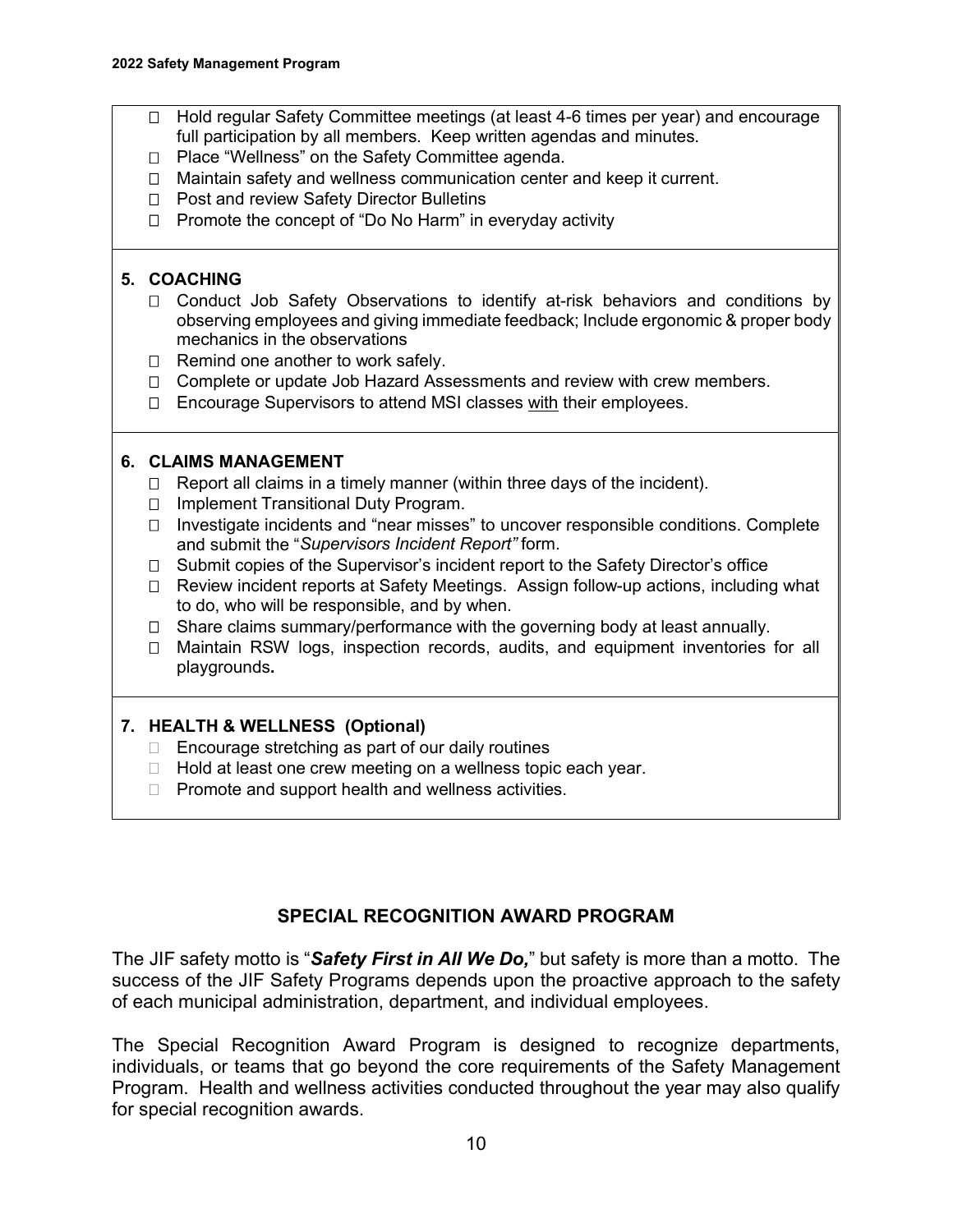Tell us about improvements that have been made to safety operations, equipment, or training or what your department did to improve employee and/or public safety in your municipality. How are you changing the way you think about safety? What are you doing to encourage wellness? Examples of such noteworthy contributions could include safety newsletters, innovative communication programs, safety awareness campaigns, process changes that help reduce accidents, outstanding individual efforts, exceptional training efforts, attainment of specialized safety-related designations, having health and wellness functions, etc.

**Nominations should be submitted to the Safety Director's Office on the included form by December 31, 2022.** Use additional pages if necessary. Photographs, writeups, or other documentation may be submitted but are not required. We suggest that any nominations be discussed with your Safety Committee. Fill out a separate form for each person or department being nominated.

# **Nomination Form**

Each Administrator, Fund Commissioner, RMC, or Safety Coordinator should fill out the nomination form on the following page to nominate the department(s) or individuals who significantly contributed to safety efforts in your town.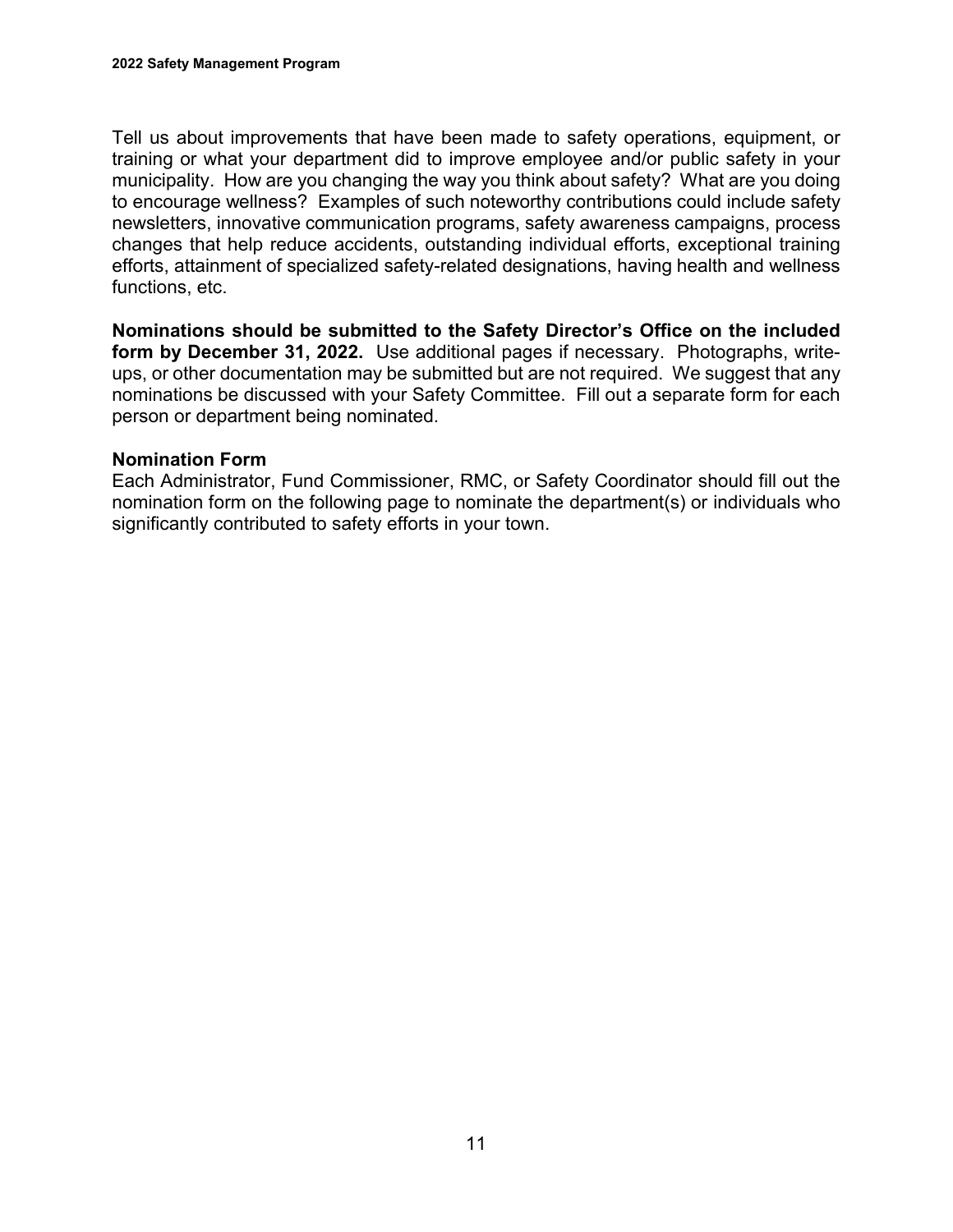# **CAMDEN COUNTY MUNICIPAL JOINT INSURANCE FUND 2022**

# **NOMINATION FOR SPECIAL SAFETY RECOGNITION PROGRAM**

**Municipality:** 

**Name of Department(s) or Individual being nominated:**

**Describe why this Department(s) or individual is being nominated for this award. Use additional pages if necessary. Photographs, write-ups, or other documentation may be submitted but are not required.** 

| Was this nomination discussed with the Safety Committee? If so, when? |  |
|-----------------------------------------------------------------------|--|
|                                                                       |  |

| <b>Signature of Person submitting a nomination:</b>      | <b>Position / Title:</b> |
|----------------------------------------------------------|--------------------------|
| Print the name of the person submitting a<br>nomination: | Date:                    |

**Submit this form by December 31, 2022**

**J. A. Montgomery Consultants Attn: Melissa Meccariello 2 Cooper Street, P. O. Box 99106, Camden, NJ 08101** 

**E-mail: mmeccariello@jamontgomery.com**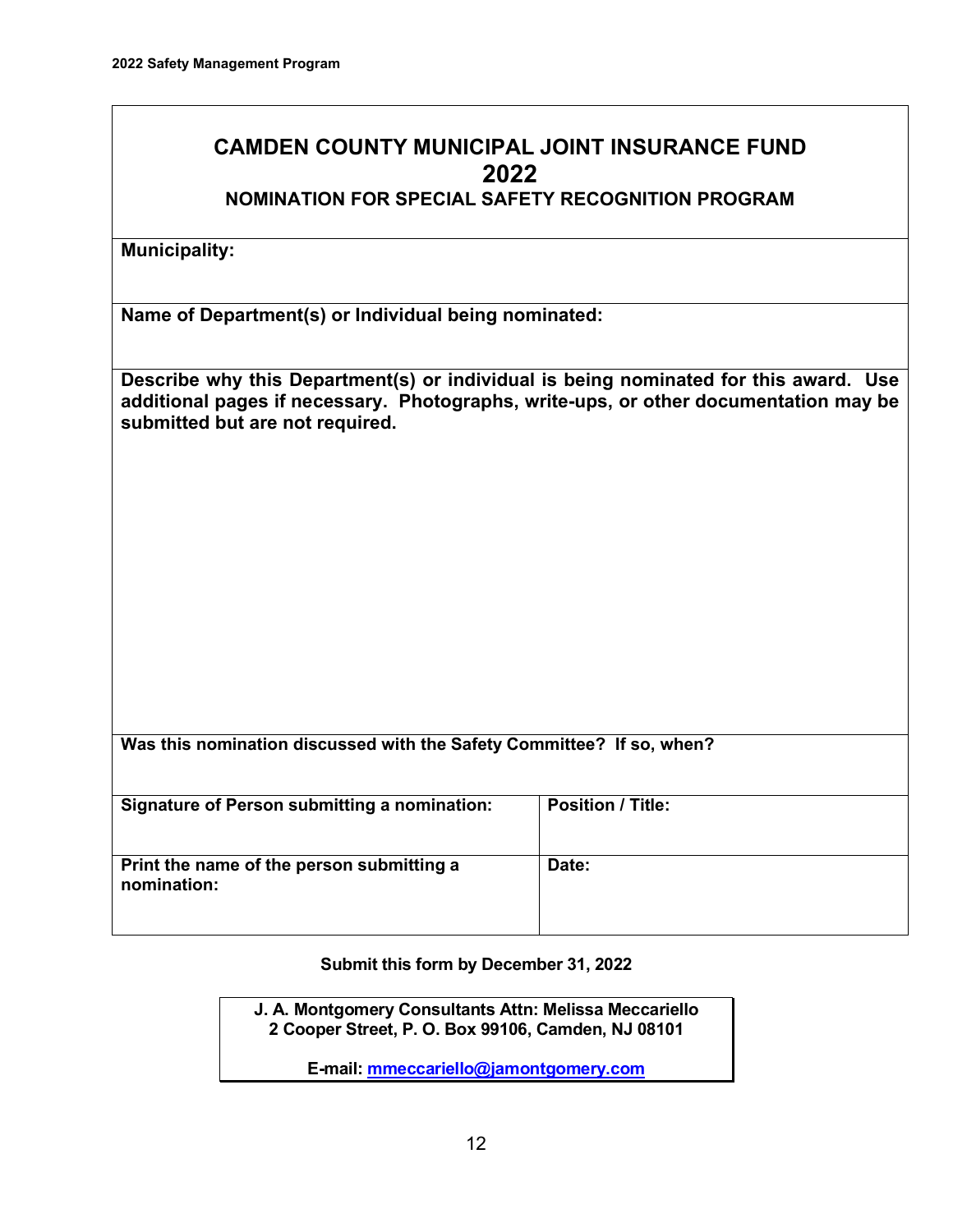# **SAFETY MANAGEMENT PROGRAM REPORTS**

| <b>Camden County</b><br><b>Municipal Joint Insurance Fund</b> |                                                                                                                                                                                                                                                                                                                  |  |  |
|---------------------------------------------------------------|------------------------------------------------------------------------------------------------------------------------------------------------------------------------------------------------------------------------------------------------------------------------------------------------------------------|--|--|
| Period Covered: 2022-2022<br><b>For On-Site Review</b>        |                                                                                                                                                                                                                                                                                                                  |  |  |
|                                                               | <b>Municipality Name:</b>                                                                                                                                                                                                                                                                                        |  |  |
|                                                               | Be Sure to Include the following:                                                                                                                                                                                                                                                                                |  |  |
| $\Box$                                                        | <b>Safety Committee Meetings: Provide agendas, minutes, and attendance information</b><br>from Safety Committee Meetings held during this Reporting Period (Please ensure<br>each attendee's department is listed along with their name).                                                                        |  |  |
| $\Box$                                                        | <b>Safety Improvement Objectives</b><br>Provide written status on progress on safety improvement objectives                                                                                                                                                                                                      |  |  |
| l 1                                                           | <b>Department Summary Reports – from each department, signed and completed with</b><br>copies of:<br><b>Job Site Observation Reports</b><br>Safety Inspection Reports (representative sample)<br>٠<br>Tool Box Meetings and Safety Video Training sessions<br>٠<br>List of safety training classes attended<br>п |  |  |
| П                                                             | <b>MVR</b> reports<br>Provide a letter requesting MVRs. Provide documentation of driver hiring criteria or<br>fleet safety program.                                                                                                                                                                              |  |  |
|                                                               | <b>Accident Review Panel</b><br>Provide copies of:<br>Supervisor Investigation reports (representative sample) or<br>Notes from Accident Review Committee or Safety Committee comments<br>٠                                                                                                                      |  |  |
|                                                               | Please use this page as a guide to organizing your Safety Management Program Reports.<br>Keep all documentation in a central file to be reviewed onsite during loss control visits                                                                                                                               |  |  |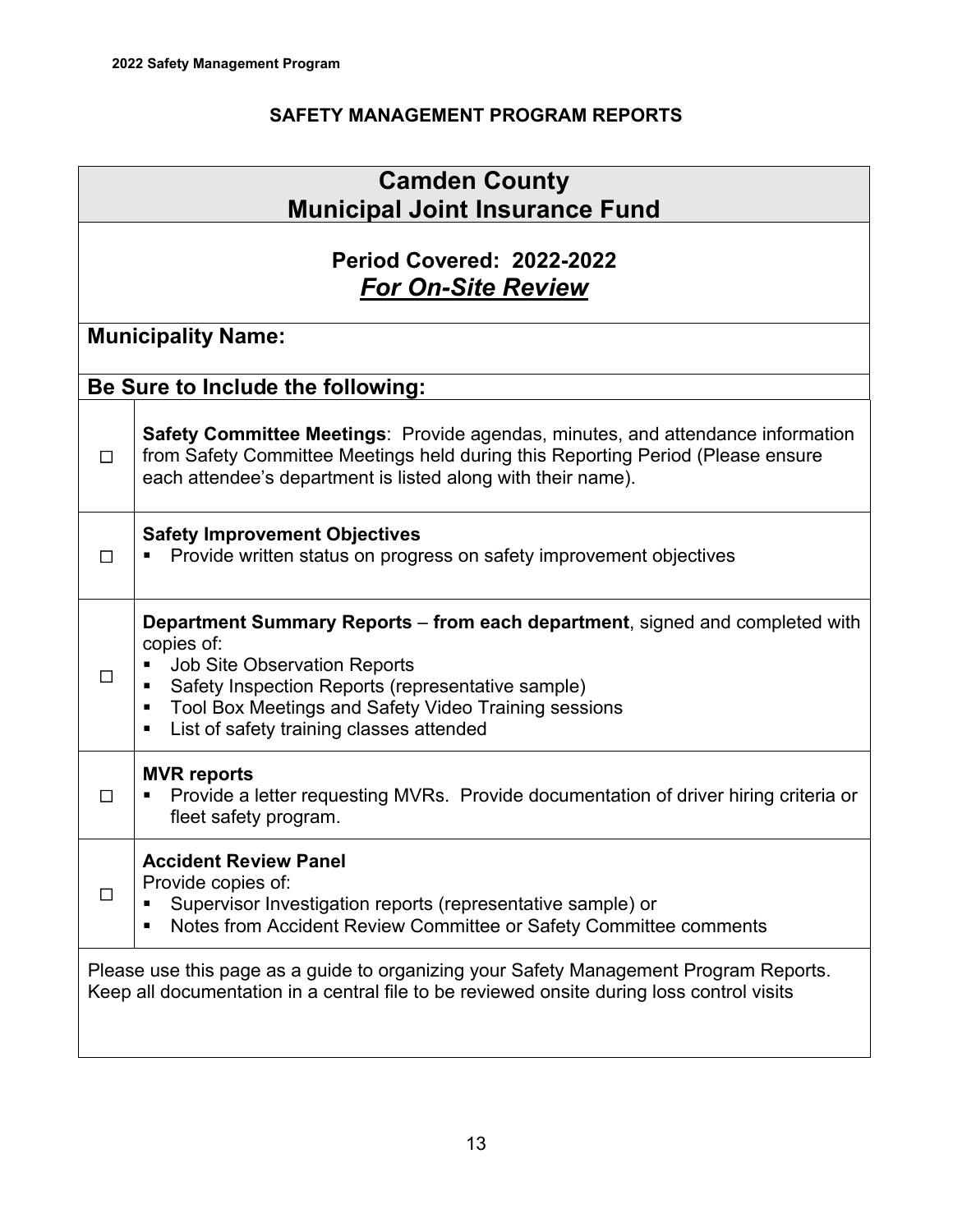| <b>Department Safety Summary Report</b>                                                                                                                                                                       |       |  |  |  |
|---------------------------------------------------------------------------------------------------------------------------------------------------------------------------------------------------------------|-------|--|--|--|
| <b>Department</b>                                                                                                                                                                                             |       |  |  |  |
| 1 <sup>st</sup> Quarter Report                                                                                                                                                                                |       |  |  |  |
| Does this Department have more than two employees?                                                                                                                                                            |       |  |  |  |
| <b>Participation in Municipal Safety Committee</b><br>How many municipal safety committee meetings were attended by this department?                                                                          |       |  |  |  |
| <b>Job Site Observations:</b><br>How many JSO reports were completed by members of this department?<br>Attach a representative sample (at least 1 per month) of completed reports.                            |       |  |  |  |
| <b>Safety Inspection Reports:</b><br>How many Safety Inspection Reports were completed for this department?<br>Attach representative sample* (at least 1 per month) of completed Safety Inspection Reports    |       |  |  |  |
| <b>Safety Training Classes</b><br>How many MSI training topics (or other safety training classes) were attended by employees<br>from this department? List course titles below.<br>1.                         |       |  |  |  |
| 2.                                                                                                                                                                                                            |       |  |  |  |
| 3.<br>4.                                                                                                                                                                                                      |       |  |  |  |
| г,                                                                                                                                                                                                            |       |  |  |  |
| *Note: for MSI classes, only list title of class attended (no need to send Certificate)<br>For non-MSI classes, provide the class title, sign-in sheets, course description, and instructor's<br>name         |       |  |  |  |
| <b>Tool Box or Safety Video Training Sessions:</b><br>How many department safety meetings were held by this department?<br>Attach a representative sample (at least 1 per month) of completed sign-in sheets. |       |  |  |  |
| Name & Title of Person Completing this Report:                                                                                                                                                                | Date: |  |  |  |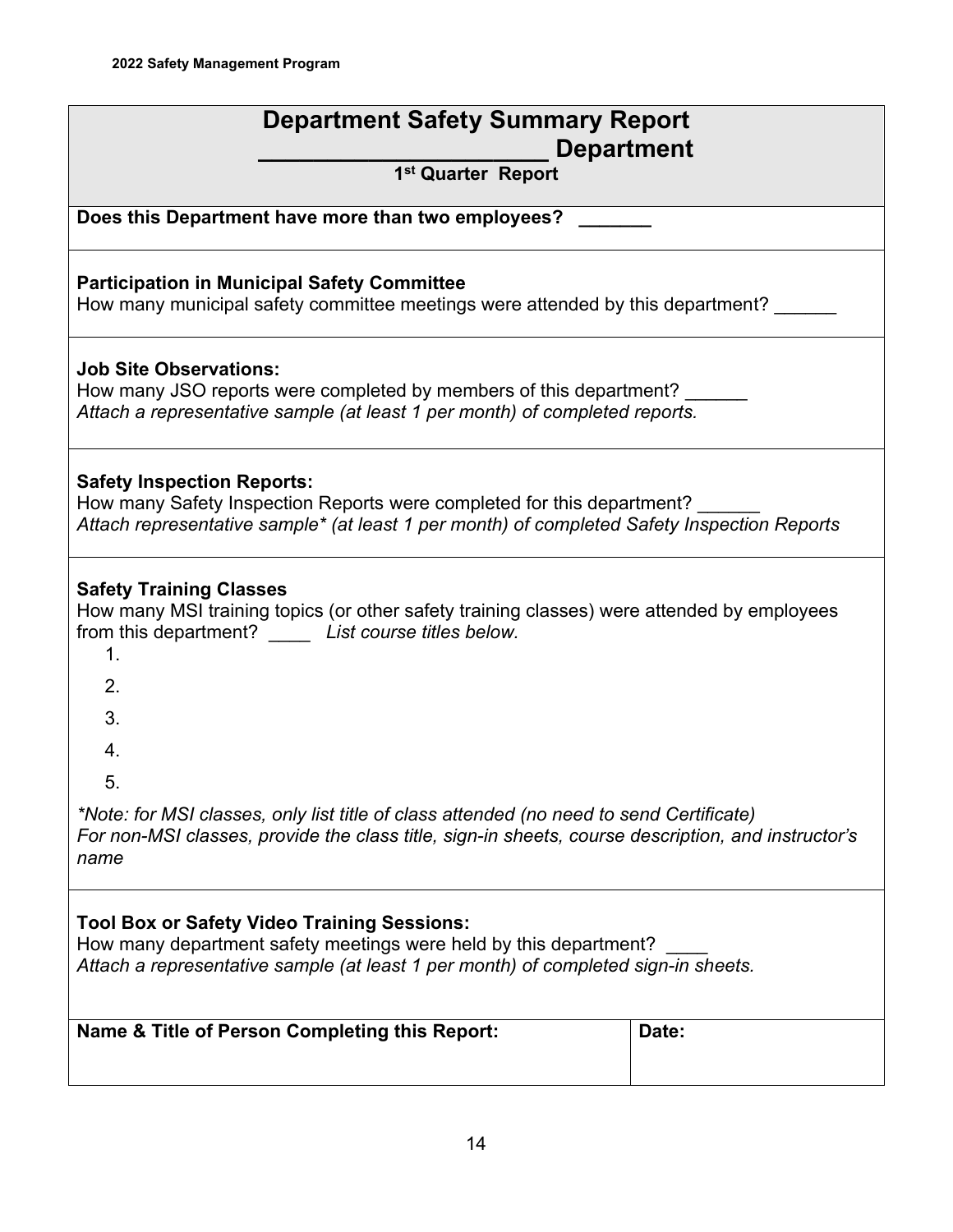| <b>Department Safety Summary Report</b><br><b>Department</b>                                                                                                                                                  |       |  |  |
|---------------------------------------------------------------------------------------------------------------------------------------------------------------------------------------------------------------|-------|--|--|
| 2nd Quarter Report                                                                                                                                                                                            |       |  |  |
| Does this Department have more than two employees?                                                                                                                                                            |       |  |  |
| <b>Participation in Municipal Safety Committee</b><br>How many municipal safety committee meetings were attended by this department?                                                                          |       |  |  |
| <b>Job Site Observations:</b><br>How many JSO reports were completed by members of this department?<br>Attach a representative sample (at least 1 per month) of completed reports.                            |       |  |  |
| <b>Safety Inspection Reports:</b><br>How many Safety Inspection Reports were completed for this department?<br>Attach representative sample* (at least 1 per month) of completed Safety Inspection Reports    |       |  |  |
| <b>Safety Training Classes</b><br>How many MSI topics (or other safety training classes) were attended by employees from this<br>department? __ List course titles below.<br>1.                               |       |  |  |
| 2.                                                                                                                                                                                                            |       |  |  |
| 3.                                                                                                                                                                                                            |       |  |  |
| 4.                                                                                                                                                                                                            |       |  |  |
| 5.                                                                                                                                                                                                            |       |  |  |
| *Note: for MSI classes, only list title of class attended (no need to send Certificate)<br>For non-MSI classes, provide the class title, sign-in sheets, course description, and instructor's<br>name         |       |  |  |
| <b>Tool Box or Safety Video Training Sessions:</b><br>How many department safety meetings were held by this department?<br>Attach a representative sample (at least 1 per month) of completed sign-in sheets. |       |  |  |
| Name & Title of Person Completing this Report:                                                                                                                                                                | Date: |  |  |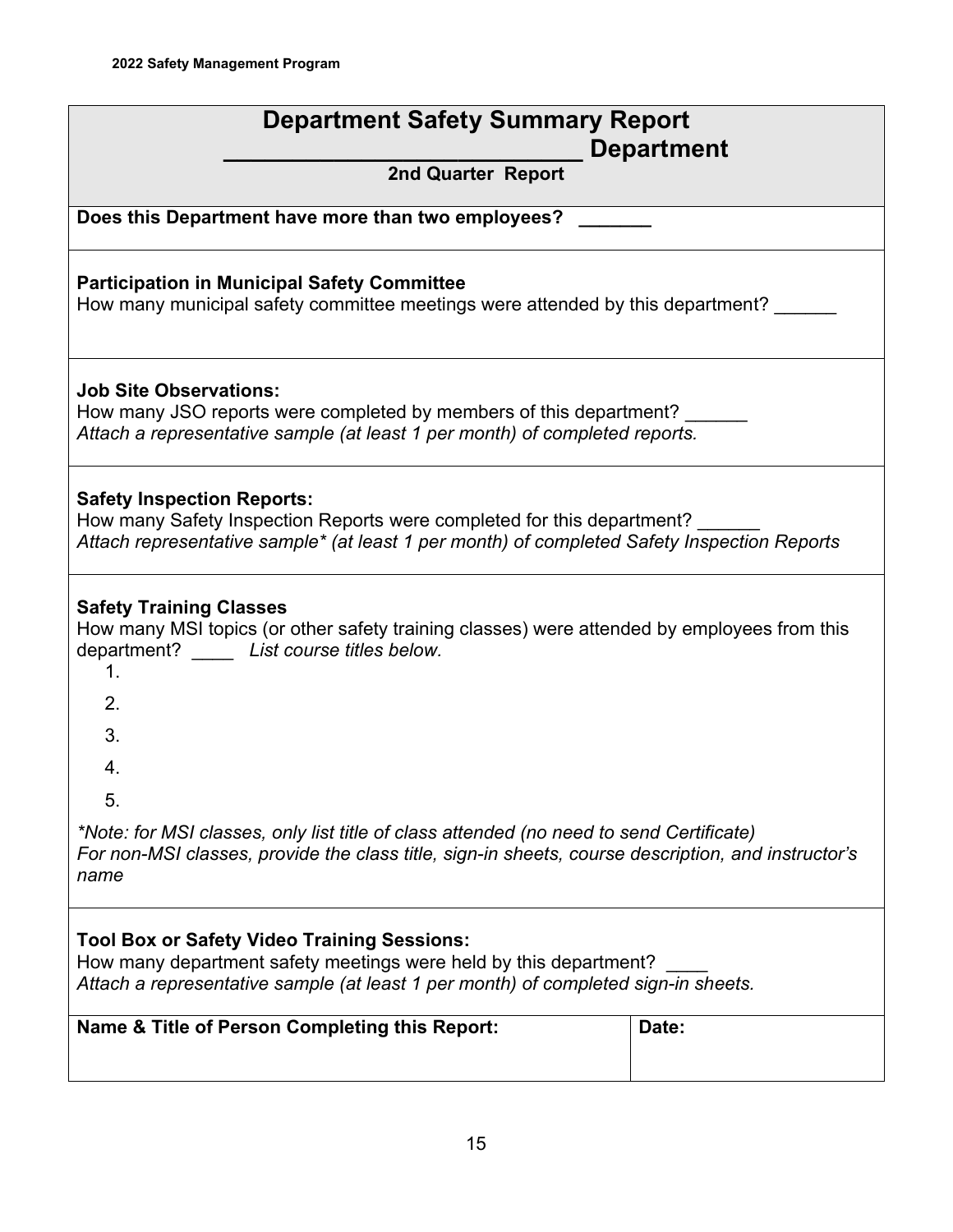| <b>Department Safety Summary Report</b>                                                                                                                                                                       |       |  |
|---------------------------------------------------------------------------------------------------------------------------------------------------------------------------------------------------------------|-------|--|
| <b>Department</b>                                                                                                                                                                                             |       |  |
| 3rd Quarter Report                                                                                                                                                                                            |       |  |
|                                                                                                                                                                                                               |       |  |
| Does this Department have more than two employees?                                                                                                                                                            |       |  |
| <b>Participation in Municipal Safety Committee</b><br>How many municipal safety committee meetings were attended by this department?                                                                          |       |  |
| <b>Job Site Observations:</b><br>How many JSO reports were completed by members of this department?<br>Attach a representative sample (at least 1 per month) of completed reports.                            |       |  |
| <b>Safety Inspection Reports:</b><br>How many Safety Inspection Reports were completed for this department?<br>Attach representative sample* (at least 1 per month) of completed Safety Inspection Reports    |       |  |
| <b>Safety Training Classes</b><br>How many MSI topics (or other safety training classes) were attended by employees from this<br>department? List course titles below.<br>1.                                  |       |  |
| 2.                                                                                                                                                                                                            |       |  |
| 3.                                                                                                                                                                                                            |       |  |
| 4.                                                                                                                                                                                                            |       |  |
| 5                                                                                                                                                                                                             |       |  |
| *Note: for MSI classes, only list title of class attended (no need to send Certificate)<br>For non-MSI classes, provide the class title, sign-in sheets, course description, and instructor's<br>name         |       |  |
|                                                                                                                                                                                                               |       |  |
| <b>Tool Box or Safety Video Training Sessions:</b><br>How many department safety meetings were held by this department?<br>Attach a representative sample (at least 1 per month) of completed sign-in sheets. |       |  |
| Name & Title of Person Completing this Report:                                                                                                                                                                | Date: |  |